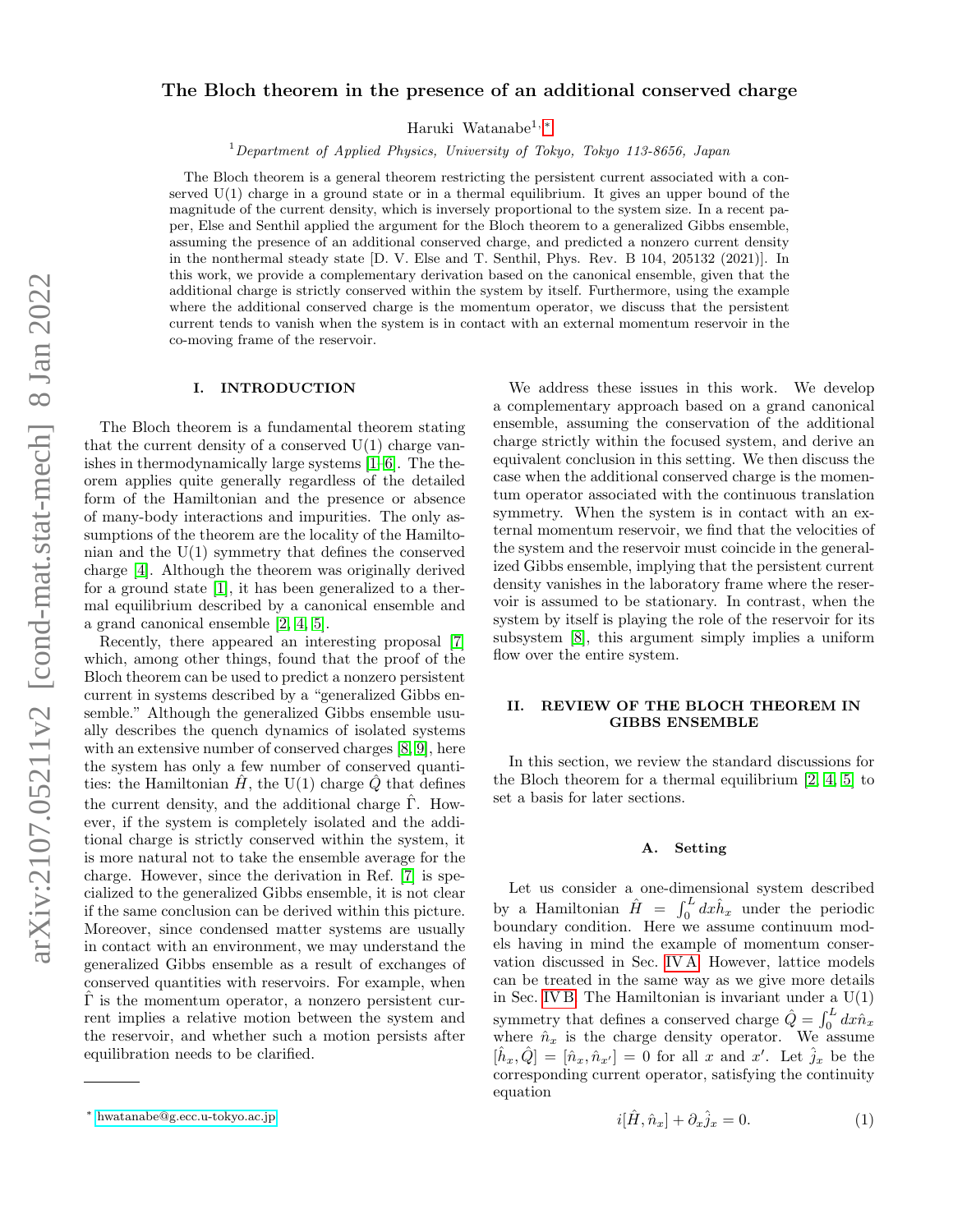It follows that the expectation value of  $\hat{j}_x$  is xindependent in any stationary state. Thus the equilibrium current density can be fully characterized by the expectation value of the averaged current density  $\hat{j} \equiv L^{-1} \int_0^L dx \hat{j}_x$ . The averaged current density operator can be obtained by introducing the uniform gauge field A associated with the  $U(1)$  charge  $\ddot{Q}$  and by taking a derivative with respect to it:

$$
\hat{j} = \frac{1}{L} \frac{\partial \hat{H}(A)}{\partial A} \Big|_{A=0}.
$$
\n(2)

Taking another derivative, we get

$$
\hat{\sigma} \equiv \frac{1}{L} \frac{\partial^2 \hat{H}(A)}{\partial A^2} \Big|_{A=0},\tag{3}
$$

whose expectation value gives the frequency sum of the optical conductivity [\[10,](#page-6-8) [11\]](#page-6-9).

#### <span id="page-1-2"></span>B. Canonical ensemble

When the system is weakly connected to a reservoir that supplies or absorbs only heat, it is natural to restrict the state into the subspace of a particular value of the U(1) charge  $\hat{Q} = Q_0 \in \mathbb{N}$ . The thermal equilibrium is described by the (restricted) canonical ensemble

$$
\hat{\rho}_{c}^{(Q_0)} \equiv \frac{1}{Z_c} e^{-\beta \hat{H}} \hat{\mathcal{P}}_{\hat{Q}=Q_0},\tag{4}
$$

$$
Z_c^{(Q_0)} \equiv \text{Tr}\left(e^{-\beta \hat{H}} \hat{\mathcal{P}}_{\hat{Q}=Q_0}\right),\tag{5}
$$

where  $\beta \equiv T^{-1}$  is the inverse temperature and  $\hat{\mathcal{P}}_{\hat{Q} = Q_0}$  is the projector onto the  $\hat{Q}=Q_0$  subspace. This is equivalent to say that the trace is over the subspace of  $\ddot{Q}=Q_0$ only.

The Bloch theorem states that the equilibrium current density is bounded above by  $cL^{-1}$  with a constant  $c > 0$ :

$$
\text{Tr}(\hat{\rho}_{c}^{(Q_0)}\hat{j}) = O(L^{-1}).\tag{6}
$$

To see this, let us introduce the twist operator

$$
\hat{U}_w \equiv e^{i2\pi wL^{-1} \int_0^L dx x \hat{n}_x},\tag{7}
$$

which is a large gauge transformation that changes the gauge field A by  $2\pi w/L$  and is consistent with the periodic boundary condition when the winding number  $w$  is an integer. From Eqs. [\(2\)](#page-1-0) and [\(3\)](#page-1-1), we find

$$
\hat{U}_{w}^{\dagger} \hat{H} \hat{U}_{w} = \hat{H} (A = \frac{2\pi w}{L}) \n= \hat{H} + 2\pi w \hat{j} + \frac{(2\pi w)^{2}}{2L} \hat{\sigma} + O(L^{-2}).
$$
\n(8)

The Bloch theorem can be most easily proven by contradiction. On one hand, the canonical ensemble  $\hat{\rho}_{c}^{(Q_0)}$ minimizes the free energy

$$
F_c^{(Q_0)}(\hat{\rho}) \equiv \text{Tr}\left(\hat{\mathcal{P}}_{\hat{Q}=Q_0}(\hat{\rho}\hat{H} + T\hat{\rho}\log\hat{\rho})\right). \qquad (9)
$$

On the other hand, the free energy for the state  $\hat{U}_w\hat{\rho}_{\rm c}^{(Q_0)}\hat{U}_w^{\dagger}$  reads

$$
F_c^{(Q_0)}(\hat{U}_w \hat{\rho}_c^{(Q_0)} \hat{U}_w^{\dagger}) = F_c^{(Q_0)}(\hat{\rho}_c^{(Q_0)}) + 2\pi w \text{Tr}(\hat{\rho}_c^{(Q_0)} \hat{j}) + \frac{(2\pi w)^2}{2L} \text{Tr}(\hat{\rho}_c^{(Q_0)} \hat{\sigma}) + O(L^{-2}).
$$
\n(10)

<span id="page-1-0"></span>In the derivation, we used the fact that

<span id="page-1-6"></span>
$$
\hat{U}_w^{\dagger} \hat{Q} \hat{U}_w = \hat{Q},\tag{11}
$$

<span id="page-1-1"></span>which follows from the assumed commutation relation among the charge density operators  $\hat{n}_x$ . Since w is an arbitrary integer,  $F_c^{(Q_0)}(\hat{U}_w \hat{\rho}_c^{(Q_0)} \hat{U}_w^{\dagger})$  can be lower than the free energy of the canonical ensemble  $F_c^{(Q_0)}(\hat{\rho}_c^{(Q_0)}) =$  $-T \log Z_c^{(Q_0)}$ . The contradiction with the variational principle can be avoided only when

<span id="page-1-4"></span>
$$
\left| \text{Tr}(\hat{\rho}_{\mathbf{c}}^{(Q_0)}\hat{j}) \right| \leq \frac{\pi}{L} \text{Tr}(\hat{\rho}_{\mathbf{c}}^{(Q_0)}\hat{\sigma}) + O(L^{-2}). \tag{12}
$$

On the right hand side,  $\text{Tr}(\hat{\rho}_{c}^{(Q_0)}\hat{\sigma})$  is the frequency sum of the optical conductivity [\[12\]](#page-6-10). For a later purpose, we remind ourselves that the chemical potential  $\mu$  associated with the charge  $\ddot{Q}$  in this approach is given by

<span id="page-1-7"></span>
$$
\mu = \frac{\partial F_c^{(Q_0)}(\hat{\rho}_c^{(Q_0)})}{\partial Q_0}.\tag{13}
$$

### <span id="page-1-5"></span>C. Grand canonical ensemble

Next, let us assume that the reservoir can supply or absorb the U(1) charge  $\hat{Q}$  as well. Then we take the grand canonical ensemble

$$
\hat{\rho}_{\rm gc}^{(\mu)} \equiv \frac{1}{Z_{\rm gc}^{(\mu)}} e^{-\beta(\hat{H} - \mu \hat{Q})},\tag{14}
$$

<span id="page-1-3"></span>
$$
Z_{\rm gc}^{(\mu)} \equiv \text{Tr} \, e^{-\beta (\hat{H} - \mu \hat{Q})}.
$$
 (15)

The relevant free energy in this setting is

$$
F_{\rm gc}^{(\mu)}(\hat{\rho}) \equiv \text{Tr}(\hat{\rho}(\hat{H} - \mu \hat{Q}) + T\hat{\rho}\log\hat{\rho}). \tag{16}
$$

To make a connection to the canonical ensemble in Sec. [II B,](#page-1-2) the chemical potential  $\mu$  should be fixed in such a way that the expectation value

$$
Q_0 = \text{Tr}(\hat{\rho}_{\text{gc}}^{(\mu)}\hat{Q}) = -\frac{\partial F_{\text{gc}}^{(\mu)}(\hat{\rho}_{\text{gc}}^{(\mu)})}{\partial \mu} \tag{17}
$$

<span id="page-1-8"></span>matches the value assumed in the (restricted) canonical ensemble. In a thermal equilibrium, the temperatures and the chemical potentials of the system and the reservoir are balanced, and the free energy  $F_{\rm gc}^{(\mu)}(\hat{\rho}_{\rm gc}^{(\mu)})=$  $-T \log Z_{\rm gc}^{(\mu)}$  is a function of the common values of  $\beta$  and  $\mu$ .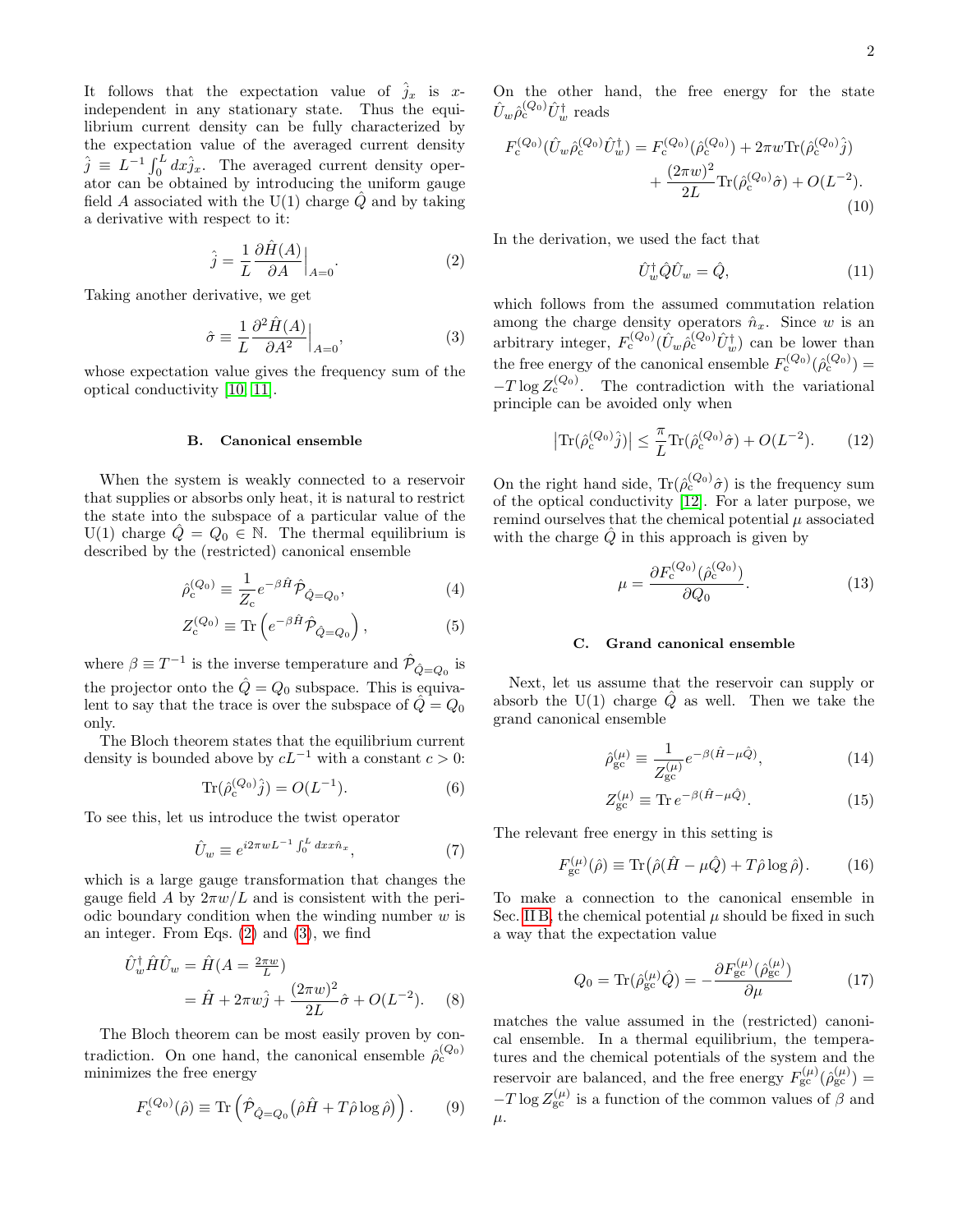One can repeat the same argument as in Sec. [II B](#page-1-2) for the free energy in Eq. [\(16\)](#page-1-3) to derive the Bloch theorem for the grand canonical ensemble

<span id="page-2-0"></span>
$$
\left| \text{Tr}(\hat{\rho}_{\text{gc}}^{(\mu)} \hat{j}) \right| \le \frac{\pi}{L} \text{Tr}(\hat{\rho}_{\text{gc}}^{(\mu)} \hat{\sigma}) + O(L^{-2}). \tag{18}
$$

Hence, we obtain the equivalent conclusion regardless of whether we assume the (restricted) canonical ensemble or the grand canonical ensemble, as anticipated from the equivalence of the canonical ensemble and the grand canonical ensemble [\[13\]](#page-6-11).

## III. BLOCH THEOREMS WITH ADDITIONAL CONSERVED CHARGES

In this section, we discuss how the discussions on the Bloch theorem in Sec. [II](#page-0-1) are modified in the presence of an additional conserved charge. We assume that the system has another conserved charge  $\Gamma$  that commutes with  $\hat{Q}$ , i.e.,  $[\Gamma, H] = [\Gamma, \hat{Q}] = 0$ .

### <span id="page-2-5"></span>A. Generalized Gibbs ensemble

Let us first reproduce the discussion in Ref. [\[7\]](#page-6-5). Suppose that the reservoir can supply or absorb the additional charge  $\hat{\Gamma}$  as well. Then we describe the system by the generalized Gibbs ensemble [\[7\]](#page-6-5),

$$
\hat{\rho}_{\rm gG}^{(\mu,\eta)} \equiv \frac{1}{Z_{\rm gG}^{(\mu,\eta)}} e^{-\beta(\hat{H} - \mu \hat{Q} - \eta \hat{\Gamma})},\tag{19}
$$

$$
Z_{\rm gG}^{(\mu,\eta)} \equiv \text{Tr} \, e^{-\beta(\hat{H} - \mu \hat{Q} - \eta \hat{\Gamma})}.
$$
 (20)

If one repeats the above argument for the free energy

$$
F_{\rm gG}^{(\mu,\eta)}(\hat{\rho}) \equiv \text{Tr}\big(\hat{\rho}(\hat{H} - \mu\hat{Q} - \eta\hat{\Gamma}) + T\hat{\rho}\log\hat{\rho}\big),\qquad(21)
$$

this time one instead finds [\[7\]](#page-6-5)

$$
\text{Tr}\left(\hat{\rho}_{\text{gG}}^{(\mu,\eta)}\hat{j}\right) = \eta \text{Tr}\left(\hat{\rho}_{\text{gG}}^{(\mu,\eta)}\hat{\xi}\right) + O(L^{-1}).\tag{22}
$$

One can also obtain an inequality similar to Eq. [\(12\)](#page-1-4) and Eq. [\(18\)](#page-2-0):

$$
\left| \text{Tr} \left( \hat{\rho}_{\text{gG}}^{(\mu,\eta)} (\hat{j} - \eta \hat{\xi}) \right) \right| \leq \frac{\pi}{L} \left| \text{Tr} \left( \hat{\rho}_{\text{gG}}^{(\mu,\eta)} (\hat{\sigma} - \eta \hat{\zeta}) \right) \right| + O(L^{-2}).
$$
\n(23)

These results implies that the persistent current density  $\text{Tr}(\hat{\rho}^{(\mu,\eta)}_{\rm \scriptscriptstyle wG})$  $(\mu,\eta)$   $\hat{j}$  does not vanish in the limit of large L when  $\eta \neq 0$  and  $\text{Tr}(\hat{\rho}_{\text{gG}}^{(\mu,\eta)})$  $\binom{(\mu,\eta)}{\gcd} \neq 0$  [\[7\]](#page-6-5). Here  $\hat{\xi}$  and  $\hat{\zeta}$  are the contributions from  $\hat{\Gamma}$  defined by

$$
\hat{\xi} \equiv \frac{1}{L} \frac{\partial \hat{\Gamma}(A)}{\partial A} \Big|_{A=0},\tag{24}
$$

$$
\hat{\zeta} \equiv \frac{1}{L} \frac{\partial^2 \hat{\Gamma}(A)}{\partial A^2} \Big|_{A=0},\tag{25}
$$

where  $\hat{\Gamma}(A)$  is the conserved charge  $\hat{\Gamma}$  under the uniform gauge field A associated with  $\hat{Q}$ . In the derivation of Eqs.  $(22)$  and  $(23)$ , we used

<span id="page-2-4"></span>
$$
\hat{U}_w^{\dagger} \hat{\Gamma} \hat{U}_w = \hat{\Gamma} (A = \frac{2\pi w}{L}) \n= \hat{\Gamma} + 2\pi w \hat{\xi} + \frac{(2\pi w)^2}{2L} \hat{\zeta} + O(L^{-2}).
$$
\n(26)

In examples discussed in Ref. [\[7\]](#page-6-5),  $\hat{\zeta}$  and higher order terms in  $L^{-1}$  were absent, but we will see a more general case in Sec. [IV B.](#page-4-0)

The condition  $\text{Tr}(\hat{\rho}_{\text{gG}}^{(\mu,\eta)})$  $\binom{(\mu,\eta)}{\gcd} \neq 0$  for the nonvanishing persistent current in the large L limit may not be intuitive. Alternatively, we can also write

<span id="page-2-6"></span>
$$
\frac{d}{d\eta} \text{Tr} \left( \hat{\rho}_{\text{gG}}^{(\mu,\eta)} \hat{j} \right) \Big|_{\eta=0} \n= \beta \text{Tr} \left( \hat{\rho}_{\text{gc}}^{(\mu)} \hat{\Gamma} \hat{j} \right) - \beta \text{Tr} \left( \hat{\rho}_{\text{gc}}^{(\mu)} \hat{\Gamma} \right) \text{Tr} \left( \hat{\rho}_{\text{gc}}^{(\mu)} \hat{j} \right).
$$
\n(27)

The second term vanishes in the large  $L$  limit as sug-gested by Eq. [\(18\)](#page-2-0). Hence, the operator  $\Gamma$  should have a finite overlap with the current operator  $\hat{j}$  [i.e.,  $\text{Tr}\left(\hat{\rho}_{\rm gc}^{(\mu)}\hat{\Gamma}\hat{j}\right) \neq 0$  in order to induce the persistent U(1) current in the linear response.

In the generalized Gibbs ensemble, the "chemical potential"  $\eta$  for  $\Gamma$  should be set in such a way that the expectation value of the charge  $\Gamma$ , given by

$$
\Gamma_0 = \text{Tr}(\hat{\rho}_{\text{gG}}^{(\mu,\eta)}\hat{\Gamma}) = -\frac{\partial F_{\text{gG}}^{(\mu,\eta)}(\hat{\rho}_{\text{gG}}^{(\mu,\eta)})}{\partial \eta},\tag{28}
$$

agrees to the value fixed by the initial condition. This is analogous to the chemical potential  $\mu$  in the grand canonical ensemble.

<span id="page-2-3"></span>The key behind the possible nonzero current in Eq. [\(22\)](#page-2-1) is the mismatch between the Hamiltonian  $\hat{H}$ that defines the current operator in Eq. [\(2\)](#page-1-0) and

$$
\hat{H}^{(\mu,\eta)} \equiv \hat{H} - \mu \hat{Q} - \eta \hat{\Gamma}
$$
 (29)

<span id="page-2-1"></span>that appears in the free energy in Eq. [\(21\)](#page-2-3). In other words, the expectation value of the effective current operator corresponding to  $\hat{H}^{(\mu,\eta)}$ ,

$$
\hat{j}^{(\mu,\eta)} \equiv \frac{1}{L} \frac{\partial \hat{H}^{(\mu,\eta)}(A)}{\partial A} \Big|_{A=0} = \hat{j} - \eta \hat{\xi},\tag{30}
$$

<span id="page-2-2"></span>is  $O(L^{-1})$  in the generalized Gibbs ensemble. A similar mismatch exists for the grand canonical ensemble in Sec. [II C](#page-1-5) but it did not lead to any change because  $\hat{U}_w$  and  $\hat{Q}$  commute [see Eq. [\(11\)](#page-1-6)]. However, when we interpret the system by itself playing the role of the reservoir for its subsystem, then the entire system may be described by the canonical or the grand canonical ensemble discussed in Sec. [II.](#page-0-1) Then the  $-\eta \hat{\Gamma}$  term, which was the key in the above derivation, is missing from the free energy. Then the question is whether we can reproduce the same result even in this case.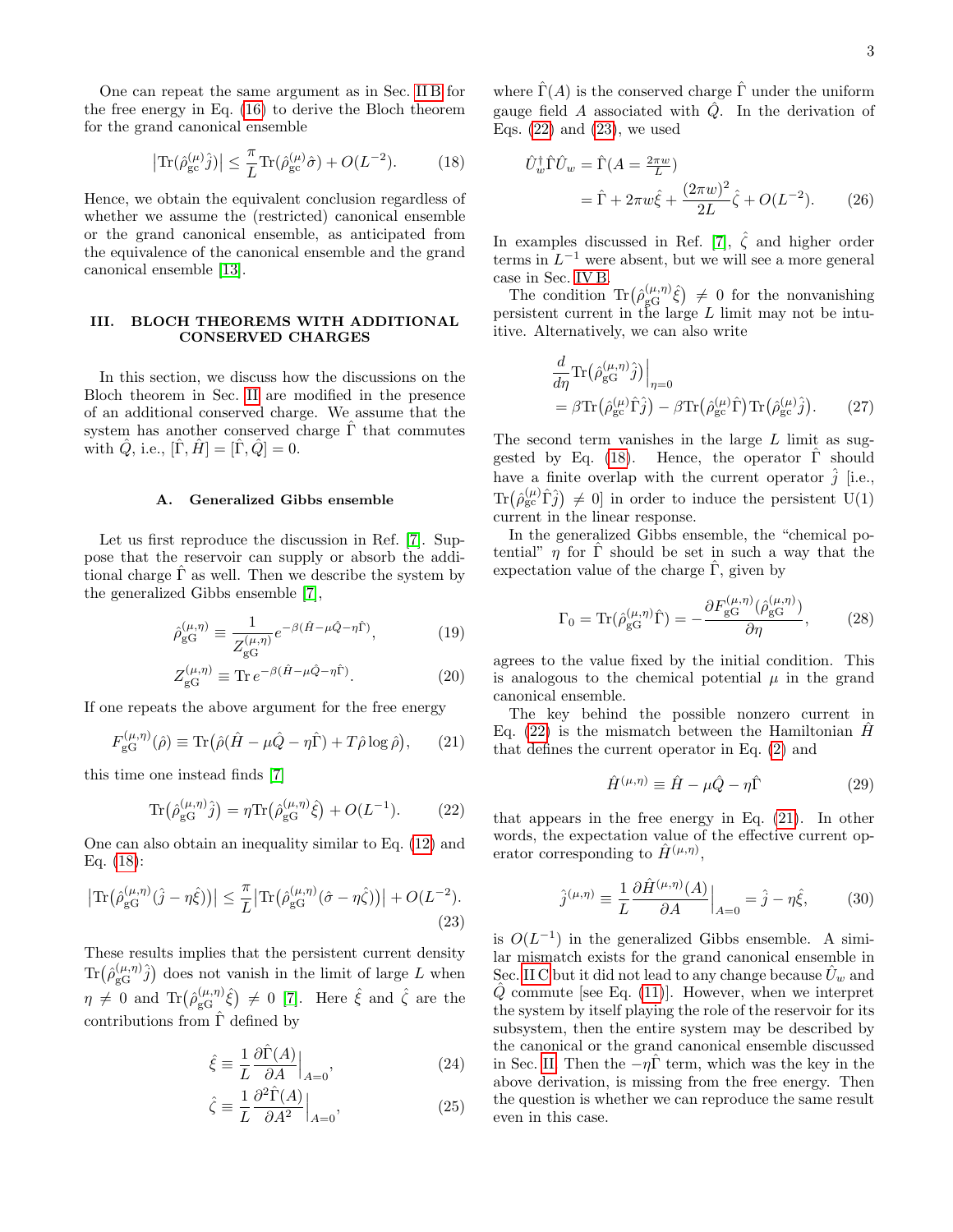## <span id="page-3-5"></span>B. Canonical ensemble with additional conserved charge

Let us revisit the canonical ensemble but this time paying attention to the presence of the additional conserved charge  $\Gamma$ . We assume that the reservoir supplies or absorbs the heat only, and  $\hat{Q}$  and  $\hat{\Gamma}$  are strictly conserved. Then we restrict the state into the subspace of  $\tilde{Q} = Q_0$ and  $\hat{\Gamma} = \Gamma_0$ , where  $\Gamma_0$  here is an eigenvalue of  $\hat{\Gamma}$ . We thus consider the (restricted) canonical ensemble

$$
\hat{\rho}_{\rm c}^{(Q_0,\Gamma_0)} \equiv \frac{1}{Z_{\rm c}^{(Q_0,\Gamma_0)}} e^{-\beta \hat{H}} \hat{\mathcal{P}}_{\hat{Q}=Q_0} \hat{\mathcal{P}}_{\hat{\Gamma}=\Gamma_0},\qquad(31)
$$

$$
Z_{\rm c}^{(Q_0,\Gamma_0)} \equiv \text{Tr}\left(e^{-\beta \hat{H}} \hat{\mathcal{P}}_{\hat{Q}=Q_0} \hat{\mathcal{P}}_{\hat{\Gamma}=\Gamma_0}\right). \tag{32}
$$

Note that, in general, the state  $\hat{\rho}_c^{(Q_0,\Gamma_0)}$  does not remain within the  $\hat{\Gamma} = \Gamma_0$  subspace under the action of the twist operator, because Eq. [\(26\)](#page-2-4) implies

$$
\Gamma_w \equiv \text{Tr}\left((\hat{U}_w \hat{\rho}_c^{(Q_0, \Gamma_0)} \hat{U}_w^{\dagger})\hat{\Gamma}\right) = \text{Tr}\left(\hat{\rho}_c^{(Q_0, \Gamma_0)} (\hat{U}_w^{\dagger} \hat{\Gamma} \hat{U}_w)\right)
$$

$$
= \Gamma_0 + 2\pi w \text{Tr}\left(\hat{\rho}_c^{(Q_0, \Gamma_0)} \hat{\xi}\right) + O(L^{-1}). \tag{33}
$$

Therefore, although it is still true that  $\hat{\rho}_c^{(Q_0,\Gamma_0)}$  minimizes the free energy

$$
F_c^{(Q_0,\Gamma_0)}(\hat{\rho}) \equiv \text{Tr}\left(\hat{\mathcal{P}}_{\hat{Q}=Q_0}\hat{\mathcal{P}}_{\hat{\Gamma}=\Gamma_0}\left(\hat{\rho}\hat{H} + T\hat{\rho}\log\hat{\rho}\right)\right), (34)
$$

 $\hat{U}_w \hat{\rho}_{c}^{(Q_0,\Gamma_0)} \hat{U}_w^{\dagger}$  does not provide a state with lower free energy within the  $\hat{\Gamma} = \Gamma_0$  subspace. This is why the proof of the Bloch theorem in Sec. [II](#page-0-1) is not applicable to  $\hat{\rho}_{\rm c}^{(Q_0,\Gamma_0)}$  when  $\Gamma_w \neq \Gamma_0$ .

Now, let us demonstrate

$$
\text{Tr}(\hat{\rho}_{c}^{(Q_0,\Gamma_0)}\hat{j}) = \eta \text{Tr}(\hat{\rho}_{c}^{(Q_0,\Gamma_0)}\hat{\xi}) + O(L^{-1}) \tag{35}
$$

in the restricted canonical ensemble  $\hat{\rho}_c^{(Q_0,\Gamma_0)}$ . In this picture, the potential  $\eta$  is given by

$$
\eta = \frac{\partial F_c^{(Q_0, \Gamma_0)}(\hat{\rho}_c^{(Q_0, \Gamma_0)})}{\partial \Gamma_0},\tag{36}
$$

just like the chemical potential  $\mu$  in the canonical ensem-ble in Sec. [II B](#page-1-2) [see. Eq.  $(13)$ ].

To proceed, here we assume that  $\xi$  in Eq. [\(26\)](#page-2-4) is given by a function of  $\hat{Q}$ , i.e.,

$$
\hat{\xi} = \xi(\hat{Q})\tag{37}
$$

and that  $\hat{\zeta}$  and all higher terms vanish. This was the case for the momentum operator, for which  $\hat{\xi} = \hat{Q}/L$ , and also for emergent symmetries, for which  $\hat{\xi}$  is a constant  $m/(2\pi)$  with  $m \in \mathbb{Z}$  [\[7\]](#page-6-5). Then  $\Gamma_w$  in Eq. [\(33\)](#page-3-1) becomes  $\Gamma_w = \Gamma_0 + 2\pi w \xi(Q_0)$ , which should be an eigenvalue of Γ. We are interested in the case when  $\xi(Q_0) \neq 0$ .

To evaluate the change of the free energy, we define

$$
(\Delta F_c^{(Q_0,\Gamma_0)})_w \equiv F_c^{(Q_0,\Gamma_w)}(\hat{\rho}_c^{(Q_0,\Gamma_w)}) - F_c^{(Q_0,\Gamma_0)}(\hat{\rho}_c^{(Q_0,\Gamma_0)})
$$
(38)

$$
(\Delta \Gamma)_w \equiv \Gamma_w - \Gamma_0 = 2\pi w \xi(Q_0).
$$
\n(39)

Based on the variational principle, we find

$$
\begin{split} & (\Delta F_{\mathbf{c}}^{(Q_0,\Gamma_0)})_w \\ &\leq F_{\mathbf{c}}^{(Q_0,\Gamma_w)} (\hat{U}_w \hat{\rho}_{\mathbf{c}}^{(Q_0,\Gamma_0)} \hat{U}_w^{\dagger}) - F_{\mathbf{c}}^{(Q_0,\Gamma_0)} (\hat{\rho}_{\mathbf{c}}^{(Q_0,\Gamma_0)}) \\ &= 2\pi w \text{Tr} \left( \hat{\rho}_{\mathbf{c}}^{(Q_0,\Gamma_0)} \hat{j} \right) + O(L^{-1}), \end{split} \tag{40}
$$

where we used Eq. [\(8\)](#page-1-8) in the last step. Thus, assuming  $\xi(Q_0) > 0$  and neglecting  $O(L^{-1})$  corrections, we find

<span id="page-3-2"></span>
$$
\frac{(\Delta F_{\text{c}}^{(Q_0,\Gamma_0)})_{+1}}{(\Delta\Gamma)_{+1}} \le \frac{\text{Tr}\left(\hat{\rho}_{\text{c}}^{(Q_0,\Gamma_0)}\hat{j}\right)}{\xi(Q_0)} \le \frac{(\Delta F_{\text{c}}^{(Q_0,\Gamma_0)})_{-1}}{(\Delta\Gamma)_{-1}}.
$$
\n(41)

<span id="page-3-1"></span>When the free energy density  $F_c^{(Q_0,\Gamma_0)}(\hat{\rho}_c^{(Q_0,\Gamma_0)})/L$  is a smooth function of  $\Gamma_0/L$  in the limit of large L, the leftmost side and the right-most side of [\(41\)](#page-3-2) should be identical to  $\eta$  in Eq. [\(36\)](#page-3-3). Hence we obtain Eq. [\(35\)](#page-3-4). When  $\xi(Q_0)$  < 0, these inequalities are flipped but the conclusion is unchanged.

The above derivation suggests that, when  $\Gamma_0$  is allowed to vary, it will be spontaneously tuned to the value that minimizes the free energy  $F_c^{(Q_0,\Gamma_0)}(\hat{\rho}_c^{(Q_0,\Gamma_0)})=$  $-T \log Z_{\text{c}}^{(Q_0,\Gamma_0)}$ . At the minimum of the free energy,  $\eta$ in Eq. [\(36\)](#page-3-3), hence the persistent current density, vanishes. In other words, states with nonzero  $\eta$  are at most metastable.

## IV. EXAMPLES

<span id="page-3-4"></span><span id="page-3-3"></span>In this section, we discuss concrete realizations of nonzero persistent current density. As discussed in Ref. [\[7\]](#page-6-5),  $\xi$  vanishes for any genuine internal symmetries. Hence, we should explore space-time symmetries or emergent symmetries at a low-energy effective theory. Since the case of emergent symmetries has been discussed in detail in Ref. [\[7\]](#page-6-5), here we focus on the case where  $\hat{\Gamma}$  is associated with a space-time symmetry.

### <span id="page-3-0"></span>A. Momentum conservation

Let us discuss the case when  $\hat{\Gamma}$  is the momentum operator  $\hat{P}$  defined as the generator of the continuous translation:

$$
e^{-i\epsilon \hat{P}} \hat{n}_x e^{i\epsilon \hat{P}} = \hat{n}_{x+\epsilon}.
$$
 (42)

Following the proof of the Lieb-Schultz-Mattis theorem [\[14\]](#page-6-12), one can show that

$$
e^{-i\epsilon \hat{P}} \hat{U}_w e^{i\epsilon \hat{P}} = \hat{U}_w e^{-i\epsilon 2\pi w \hat{Q}/L}, \qquad (43)
$$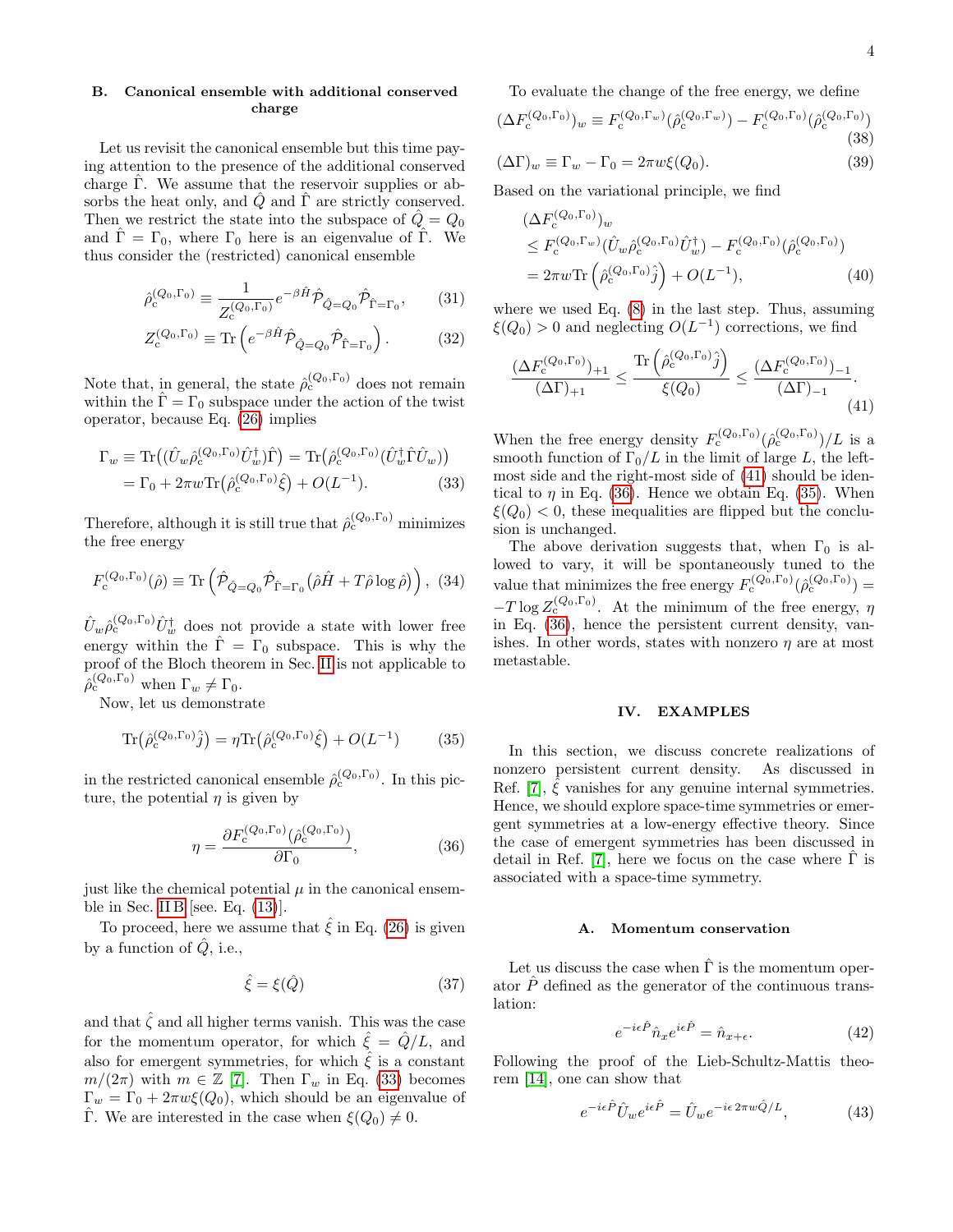which implies that

$$
\hat{U}_w^{\dagger} \hat{P} \hat{U}_w = \hat{P} + 2\pi w \frac{\hat{Q}}{L}.
$$
\n(44)

In the derivation, we used the fact that  $\int_0^{\epsilon} dx \hat{n}_x$  is integer valued. Thus  $\xi$  is given by the charge density operator  $\hat{Q}/L$  and  $\hat{\zeta}$  vanishes [\[7\]](#page-6-5). The chemical potential  $\eta$  in this case is the velocity  $v$  [\[7\]](#page-6-5), which can be understood by recalling that the Legendre transformation between the Lagrangian  $L(x, v)$  and the Hamiltonian  $H(x, p)$  is given by  $H(x, p) = vp - L(x, v)$  in analytical mechanics.

In the grand canonical ensemble discussed in Sec. [II C,](#page-1-5) the temperatures and the chemical potentials of the system and the reservoir must be balanced in the equilibrium. In the same way, in the generalized Gibbs ensemble in Sec. [III A,](#page-2-5) where the system and the reservoir exchange the momentum, the velocity  $v_s$  of the system and the velocity  $v_r$  of the reservoir must coincide in the steady state. Thus, when the reservoir is an external system, and as far as we observe physical quantities in the laboratory frame in which the reservoir is stationary,  $\eta = v_s = v_r = 0$ . In other words, if we model reservoir's free energy associated with the center of the mass motion as

$$
F_r(P_r) = \frac{P_r^2}{2M_r},\tag{45}
$$

the velocity  $v_r = \partial F_r(P_r)/\partial P_r = P_r/M_r$  vanishes unless the momentum  $P_r$  of the reservoir scales with the total mass of the reservoir  $M_r$ . Then,  $\eta$  in Eq. [\(23\)](#page-2-2) can be set 0 and the original statement of the Bloch theorem as in Eqs.  $(12)$  and  $(18)$  is recovered.

On the other hand, if the momentum of the system is absolutely conserved, i.e., when the system and the reservoir do not exchange the momentum, the entire system can be described by the restricted Gibbs ensemble discussed in [III B.](#page-3-5) Then, in principle, Eq. [\(35\)](#page-3-4) with nonzero  $\eta$  (=  $v_s$ ) is allowed. In this setting, the velocity  $v_s$  is determined by Eq. [\(36\)](#page-3-3), i.e., the derivative of the free energy with respect to the momentum of the system. The well-known examples are (classical) perfect fluids [\[15\]](#page-6-13) and (quantum) superfluids [\[16\]](#page-6-14), which lack the viscosity and support a persistent flow.

### <span id="page-4-0"></span>B. XXZ spin chain

Next, let us discuss the persistent  $U(1)$  current and the persistent energy current in the spin-1/2 XXZ chain. The Hamiltonian reads  $\hat{H} = \sum_{n=1}^{L} \hat{h}_n$  with

$$
\hat{h}_n = J(\hat{s}_{n+1}^x \hat{s}_n^x + \hat{s}_{n+1}^y \hat{s}_n^y + \Delta \hat{s}_{n+1}^z \hat{s}_n^z). \tag{46}
$$

Here,  $\hat{s}_n^{\alpha}$  ( $\alpha = x, y, z$ ) is the spin-1/2 operator at the site n. We impose the periodic boundary condition and identify  $\hat{s}_{n+L}^{\alpha}$  with  $\hat{s}_{n}^{\alpha}$ .

The model has a U(1) charge  $\hat{S}^z \equiv \sum_{n=1}^L \hat{s}_n^z$ . The current operator associated with the link  $\overline{n}$  between the sites n and  $n + 1$  is given by

$$
\hat{j}_n^S = J(\hat{s}_{n+1}^y \hat{s}_n^x - \hat{s}_{n+1}^x \hat{s}_n^y),\tag{47}
$$

which satisfies the lattice version of the continuity equation

$$
i[\hat{H}, \hat{n}_n] + \hat{j}_n^S - \hat{j}_{n-1}^S = 0.
$$
 (48)

One can also define the energy current operator

$$
\hat{j}_{\bar{n}}^{E} = i[\hat{h}_{n}, \hat{h}_{n+1}] \n= J^{2}(\hat{s}_{n+2}^{x}\hat{s}_{n+1}^{z}\hat{s}_{n}^{y} - \hat{s}_{n+2}^{y}\hat{s}_{n+1}^{z}\hat{s}_{n}^{x}) \n- J^{2}\Delta(\hat{s}_{n+2}^{x}\hat{s}_{n+1}^{y} - \hat{s}_{n+2}^{y}\hat{s}_{n+1}^{x})\hat{s}_{n}^{z} \n- J^{2}\Delta\hat{s}_{n+2}^{z}(\hat{s}_{n+1}^{x}\hat{s}_{n}^{y} - \hat{s}_{n+1}^{y}\hat{s}_{n}^{x})
$$
\n(49)

satisfying

$$
i[\hat{H}, \hat{h}_n] + \hat{j}_n^E - \hat{j}_{n-1}^E = 0.
$$
 (50)

For the XXZ model, it is known that the total energy current operator  $\hat{\Gamma} \equiv \sum_{n=1}^{L} \hat{j}_{\bar{n}}^{E}$  commutes with  $\hat{H}$  and  $\hat{S}^z$  [\[17,](#page-6-15) [18\]](#page-7-0). For this  $\hat{\Gamma}$ ,  $\hat{\xi}$  and  $\hat{\zeta}$  can also be found from a straightforward calculation:

$$
\hat{\xi} = \frac{1}{L} \sum_{n=1}^{L} 2J(\hat{s}_{n+2}^x \hat{s}_{n+1}^z \hat{s}_n^x + \hat{s}_{n+2}^y \hat{s}_{n+1}^z \hat{s}_n^y)
$$

$$
- \frac{1}{L} \sum_{n=1}^{L} J\Delta(\hat{s}_{n+2}^x \hat{s}_{n+1}^x + \hat{s}_{n+2}^y \hat{s}_{n+1}^y) \hat{s}_n^z
$$

$$
- \frac{1}{L} \sum_{n=1}^{L} J\Delta \hat{s}_{n+2}^z (\hat{s}_{n+1}^x \hat{s}_n^x + \hat{s}_{n+1}^y \hat{s}_n^y) \tag{51}
$$

and

$$
\hat{\zeta} = -\frac{1}{L} \sum_{n=1}^{L} 4J^2 (\hat{s}_{n+2}^x \hat{s}_{n+1}^z \hat{s}_n^y - \hat{s}_{n+2}^y \hat{s}_{n+1}^z \hat{s}_n^x) \n+ \frac{1}{L} \sum_{n=1}^{L} J^2 \Delta (\hat{s}_{n+2}^x \hat{s}_{n+1}^y - \hat{s}_{n+2}^y \hat{s}_{n+1}^x) \hat{s}_n^z \n+ \frac{1}{L} \sum_{n=1}^{L} J^2 \Delta \hat{s}_{n+2}^z (\hat{s}_{n+1}^x \hat{s}_n^y - \hat{s}_{n+1}^y \hat{s}_n^x).
$$
\n(52)

Let us assume the generalized Gibbs ensemble  $\hat{\rho}_{\sigma G}^{(\mu,\eta)}$ gG discussed in Sec. [\(III A\)](#page-2-5). We are interested in the ground state expectation value of the charge density and the current densities:

$$
\langle \hat{s}^z \rangle^{(\mu,\eta)} \equiv \frac{1}{L} \text{tr}[\hat{\rho}_{\text{gG}}^{(\mu,\eta)} \hat{S}^z],\tag{53}
$$

$$
\langle \hat{j}^{S} \rangle^{(\mu,\eta)} \equiv \text{tr}[\hat{\rho}_{\text{gG}}^{(\mu,\eta)} \hat{j}_{\bar{n}}^{S}], \tag{54}
$$

$$
\langle \hat{j}^E \rangle^{(\mu,\eta)} \equiv \text{tr}[\hat{\rho}_{\rm gG}^{(\mu,\eta)} \hat{j}_{\bar{n}}^E]. \tag{55}
$$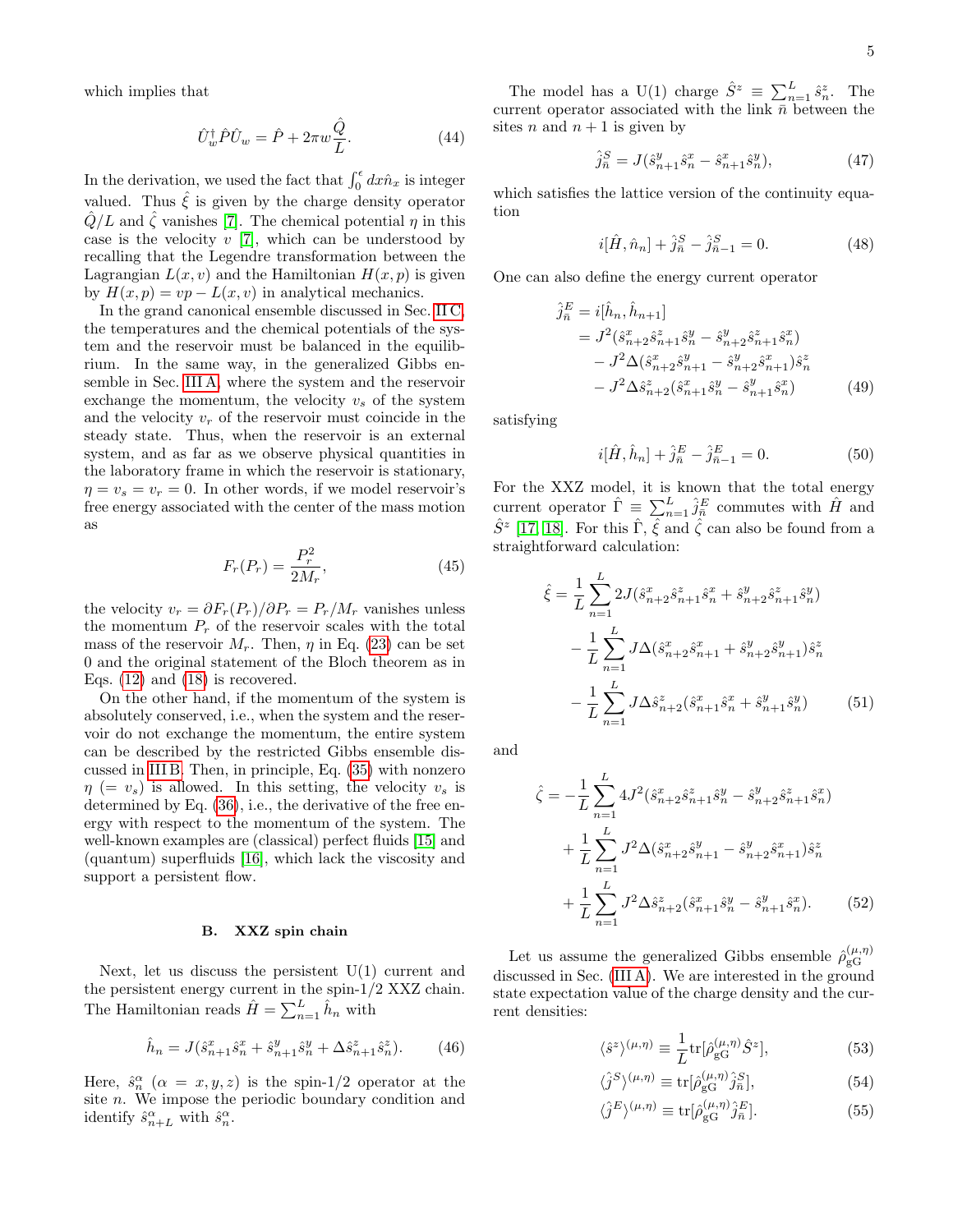Their behaviors are restricted by discrete symmetries of the XXZ model: (i) The Hamiltonian  $H$  and the energy current  $\hat{\Gamma}$  are even under the spin flip symmetry  $\hat{V}^x \equiv \prod_{n=1}^L \exp[i\pi \hat{s}_n^x]$  (i.e.,  $\hat{H}\hat{V}^x = \hat{V}^x\hat{H}$  and  $\hat{\Gamma}\hat{V}^x =$  $\hat{V}^x \hat{\Gamma}$ , while the spin  $\hat{S}^z$  and hence the spin current  $\hat{j}^S_{\bar{n}}$ are odd (i.e.,  $\hat{S}^z \hat{V}^x = -\hat{V}^x \hat{S}^z$  and  $\hat{j}^S_{\bar{n}} \hat{V}^x = -\hat{V}^x \hat{j}^S_{\bar{n}}$ ). (ii) The Hamiltonian  $\hat{H}$  and the spin current  $\hat{j}^S_{\bar{n}}$  are even under the time-reversal symmetry symmetry  $\hat{\mathcal{T}} \equiv$  $\mathcal{K}\prod_{n=1}^{L} \exp[i\pi \hat{s}_{n}^{y}]$  (*K* is the complex conjugation), while the spin  $\hat{S}^z$  and the energy current  $\hat{\Gamma}$  are odd. As a consequence, the spin density and the persistent  $U(1)$  current is odd under  $\mu$ , while the persistent U(1) current and the persistent energy current are odd under  $\eta$ :

$$
\langle \hat{s}^z \rangle^{(\mu, \eta)} = -\langle \hat{s}^z \rangle^{(-\mu, \eta)} = \langle \hat{s}^z \rangle^{(\mu, -\eta)},\tag{56}
$$

$$
\langle \hat{j}^S \rangle^{(\mu,\eta)} = -\langle \hat{j}^S \rangle^{(-\mu,\eta)} = -\langle \hat{j}^S \rangle^{(\mu,-\eta)},\tag{57}
$$

$$
\langle \hat{j}^E \rangle^{(\mu,\eta)} = \langle \hat{j}^E \rangle^{(-\mu,\eta)} = -\langle \hat{j}^E \rangle^{(\mu,-\eta)}.
$$
 (58)

The operator  $\hat{\xi}$  and  $\hat{\zeta}$  transform in the same way as  $\hat{S}^z$ and  $\hat{\Gamma}$ , respectively. From Eqs. [\(56\)](#page-5-0)–[\(58\)](#page-5-1), we see that both the spin current and the energy current vanishes when  $\eta = 0$ . This is expected because the generalized Gibbs ensemble  $\hat{\rho}_{\rm gG}^{(\mu,\eta)}$  reduces to the ground canonical ensemble  $\rho_{gc}^{(\mu)}$  for which the original version of the Bloch theorem holds as discussed in Sec. [II C.](#page-1-5) Furthermore, when  $\mu = 0$ , the generalized Gibbs ensemble  $\hat{\rho}_{\rm gG}^{(0,\eta)}$  is invariant under the spin flip symmetry  $\hat{V}^x$ , under which  $\hat{j}^S_{\bar{n}}$ is odd and  $\hat{\Gamma}$  is even. Therefore,  $\hat{j}^S_{\bar{n}}$  does not overlap with  $\Gamma$  and the persistent current is not induced when  $\mu = 0$ [see Eq. [\(27\)](#page-2-6)]. On the other hand, for a generic  $\mu$  and  $\eta$ , we expect that  $\langle \hat{j}^S \rangle^{(\mu,\eta)} \neq 0$  and  $\langle \hat{j}^E \rangle^{(\mu,\eta)} \neq 0$ . A Blochtype theorem for the energy current density was recently proven in Refs. [\[19,](#page-7-1) [20\]](#page-7-2), which states that the persistent energy current vanishes in a ground state or in a thermal equilibrium state in the large  $L$  limit. Therefore, the nonvanishing energy current density confirms that the generalized Gibbs ensemble is not a thermal equilibrium but a nonequilibrium steady state.

### C. Tight-binding model

To provide more evidence on nonvanishing values of  $\langle \hat{j}^{S} \rangle^{(\mu,\eta)}$  and  $\langle \hat{j}^{E} \rangle^{(\mu,\eta)}$  in the generalized Gibbs ensemble  $\hat{\rho}_{\rm gG}^{(\mu,\eta)}$ , let us examine the noninteracting limit  $(\Delta = 0)$ of the XXZ model in more detail. In this case the XXZ model can be mapped to the tight-binding model of spinless fermions by the Jordan-Wigner transformation

$$
\hat{s}_n^+ = \hat{s}_n^x + i\hat{s}_n^y = e^{+i\pi \sum_{m=1}^{n-1} \hat{c}_m^\dagger \hat{c}_m} \hat{c}_n^\dagger, \tag{59}
$$

$$
\hat{s}_n^- = \hat{s}_n^x - i\hat{s}_n^y = e^{-i\pi \sum_{m=1}^{n-1} \hat{c}_m^\dagger \hat{c}_m} \hat{c}_n, \tag{60}
$$

$$
\hat{s}_n^z = \hat{c}_n^\dagger \hat{c}_n - \frac{1}{2},\tag{61}
$$

where  $\hat{c}_n$  is the annihilation operator of the fermion at the site  $n$ . The boundary condition of the tightbinding model depends on the total number of fermions  $\hat{N} = \sum_{n=1}^{L} \hat{c}_{n}^{\dagger} \hat{c}_{n}$  in the system; the boundary condition becomes anti-periodic in the even  $\hat{N} = N$  sector, while it remains periodic in the odd  $\ddot{N} = N$  sector [\[14\]](#page-6-12). When  $N$  is even, we perform a gauge transformation  $\hat{U} = \exp(-i\theta_N \sum_{n=1}^L n \hat{c}_n^{\dagger} \hat{c}_n)$  with  $\theta_N = \pi/L$  to recover the periodic boundary condition. When  $N$  is odd, we set  $\theta_N = 0$ . Then we find

$$
\hat{H} = \sum_{n=1}^{L} t(e^{-i\theta_N} \hat{c}_{n+1}^{\dagger} \hat{c}_n + e^{i\theta_N} \hat{c}_n^{\dagger} \hat{c}_{n+1}),
$$
(62)

$$
\hat{S}^z = \sum_{n=1}^{L} (\hat{c}_n^{\dagger} \hat{c}_n - \frac{1}{2}),\tag{63}
$$

$$
\hat{j}_{\bar{n}}^{E} = -it^2(e^{-2i\theta_N}\hat{c}_{n+2}^{\dagger}\hat{c}_n - e^{2i\theta_N}\hat{c}_n^{\dagger}\hat{c}_{n+2}),
$$
(64)

$$
\hat{j}_n^S = -it(e^{-i\theta_N}\hat{c}_{n+1}^\dagger \hat{c}_n - e^{i\theta_N}\hat{c}_n^\dagger \hat{c}_{n+1})\tag{65}
$$

<span id="page-5-1"></span><span id="page-5-0"></span>with  $t = J/2$  and  $\hat{c}_{n+L} = \hat{c}_n$ . For  $\hat{\Gamma} \equiv \sum_{n=1}^{L} \hat{j}_{\bar{n}}^E$ , operators  $\hat{\xi}$  and  $\hat{\zeta}$  read

$$
\hat{\xi} = -\frac{1}{L} \sum_{n=1}^{L} 2t^2 (e^{-2i\theta_N} \hat{c}_{n+2}^\dagger \hat{c}_n + e^{2i\theta_N} \hat{c}_n^\dagger \hat{c}_{n+2}), \quad (66)
$$

$$
\hat{\zeta} = -\frac{4}{L} \sum_{n=1}^{L} \hat{j}_{\bar{n}}^{E} = -\frac{4\hat{\Gamma}}{L}.
$$
\n(67)

At the zero temperature, all single particle states with

$$
\varepsilon_k - \mu - \eta \varepsilon_k v_k < 0 \tag{68}
$$

are occupied and the expectation values are given as the sum over all occupied states:

$$
\langle \hat{s}^z \rangle^{(\mu,\eta)} = -\frac{1}{2} + \frac{1}{L} \sum_{k:\text{occ}} 1,\tag{69}
$$

$$
\langle \hat{j}^{S} \rangle^{(\mu,\eta)} = \frac{1}{L} \sum_{k:\text{occ}} v_k,\tag{70}
$$

$$
\langle \hat{j}^E \rangle^{(\mu,\eta)} = \frac{1}{L} \sum_{k:\text{occ}} \varepsilon_k v_k,\tag{71}
$$

$$
\langle \hat{\xi} \rangle^{(\mu,\eta)} \equiv \text{tr}[\hat{\rho}_{\text{gG}}^{(\mu,\eta)} \hat{\xi}] = \frac{1}{L} \sum_{k:\text{occ}} \partial_k(\varepsilon_k v_k). \tag{72}
$$

Here  $\varepsilon_k = 2t \cos(k + \theta_N)$  is the band dispersion and  $v_k =$  $\partial_k \varepsilon_k$  is the group velocity.

When  $\mu = 0$ , Fermi points can be determined by the conditions  $\epsilon_k = 0$  or  $1 - \eta v_k = 0$ . In this case, we find the analytic expression for the large  $L$  limit:

$$
\langle \hat{s}^z \rangle^{(0,\eta)} = 0,\tag{73}
$$

$$
\langle \hat{j}^S \rangle^{(0,\eta)} = 0,\tag{74}
$$

$$
\langle \hat{j}^E \rangle^{(0,\eta)} = \begin{cases} \text{sign}\,\eta \,(J^2 - \eta^{-2})/(2\pi) & (\vert \eta J \vert \ge 1) \\ 0 & (\vert \eta J \vert < 1) \end{cases}, \tag{75}
$$

<span id="page-5-2"></span>
$$
\langle \hat{\xi} \rangle^{(0,\eta)} = 0. \tag{76}
$$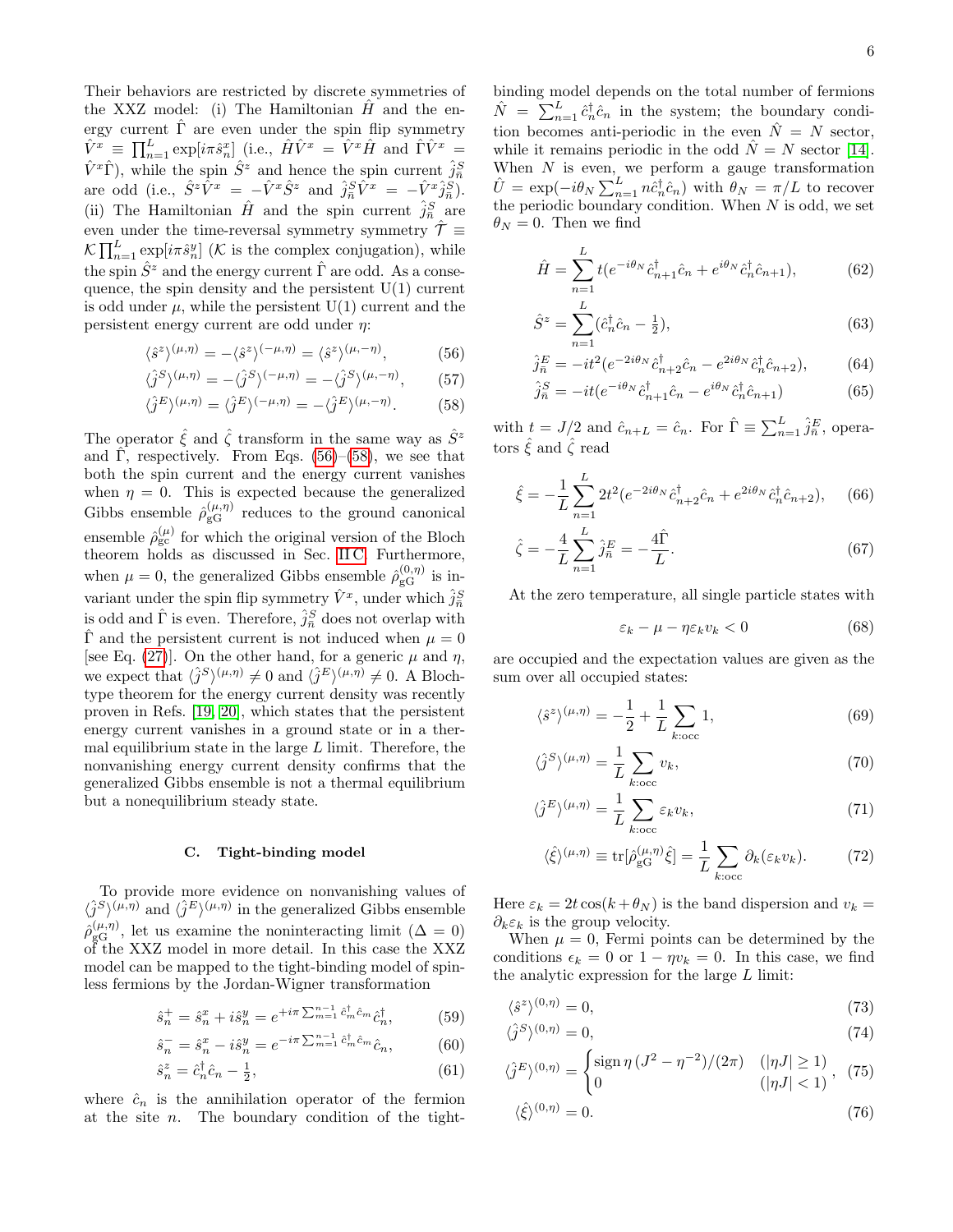

<span id="page-6-17"></span>FIG. 1. Numerical results of  $\langle \hat{s}^z \rangle^{(\mu,\eta)}$  (blue dots),  $\langle \hat{j}^S \rangle^{(\mu,\eta)}$ (orange dots), and  $\langle \hat{j}^E \rangle^{(\mu,\eta)}$  (green dots) for (a)  $\mu = 0$  and (b)  $\mu = J/2$ . We set  $J = 1$  and  $L = 10^5 \pm 2$  in these plots. Solid curves represent analytic expressions for the thermodynamic limit in Eqs. [\(75\)](#page-5-2)–[\(79\)](#page-6-16).

When  $\mu \neq 0$ , we find the following expansions for small  $J_{\eta}$ :

$$
\langle \hat{s}^z \rangle^{(\mu,\eta)} = \text{sign} J \left[ \frac{1}{2} - \frac{\arccos(\mu/J)}{\pi} \right] + O((J\eta)^2), \tag{77}
$$
  

$$
\langle \hat{i}^S \rangle^{(\mu,\eta)} = \text{sign} J \frac{\mu}{\pi} \left[ \sqrt{1 - (\mu/J)^2} J\eta + O((J\eta)^3) \right].
$$

$$
\langle \hat{j}^{S} \rangle^{(\mu,\eta)} = \text{sign} J \frac{\mu}{\pi} \left[ \sqrt{1 - (\mu/J)^2} J \eta + O((J\eta)^3) \right],\tag{78}
$$

$$
\langle \hat{j}^E \rangle^{(\mu,\eta)} = \text{sign} J \frac{\mu^2}{\pi} \left[ \sqrt{1 - (\mu/J)^2} J \eta + O((J\eta)^3) \right],\tag{79}
$$

$$
\langle \hat{\xi} \rangle^{(\mu, \eta)} = |J| \frac{\mu}{\pi} \left[ \sqrt{1 - (\mu/J)^2} + O((J\eta)^2) \right]. \tag{80}
$$

These results are consistent with the general constraints in Eqs. [\(56\)](#page-5-0)–[\(58\)](#page-5-1). In particular, we observe that  $\langle \hat{j}^S \rangle^{(\mu,\eta)} = \eta \langle \hat{\xi} \rangle^{(\mu,\eta)}$  at least at the lowest order of  $J\eta$ , which is expected from Eq.  $(22)$ . We numerically demon-

- <span id="page-6-0"></span>[1] D. Bohm, "Note on a theorem of bloch concerning possible causes of superconductivity," [Phys. Rev.](http://dx.doi.org/ 10.1103/PhysRev.75.502) 75, 502–504 [\(1949\).](http://dx.doi.org/ 10.1103/PhysRev.75.502)
- <span id="page-6-3"></span>[2] Yoji Ohashi and Tsutomu Momoi, "On the bloch theorem concerning spontaneous electric current," [J. Phys. Soc.](http://dx.doi.org/ 10.1143/JPSJ.65.3254) Jpn. 65[, 3254–3259 \(1996\).](http://dx.doi.org/ 10.1143/JPSJ.65.3254)
- [3] Naoki Yamamoto, "Generalized bloch theorem and chiral transport phenomena," Phys. Rev. D 92[, 085011 \(2015\).](http://dx.doi.org/ 10.1103/PhysRevD.92.085011)
- <span id="page-6-2"></span>[4] Haruki Watanabe, "A proof of the bloch theorem for lattice models," J. Stat. Phys. 177[, 717–726 \(2019\).](http://dx.doi.org/ 10.1007/s10955-019-02386-1)
- <span id="page-6-4"></span>[5] Yasuhiro Tada and Tohru Koma, "Two no-go theorems on superconductivity," [J. Stat. Phys.](http://dx.doi.org/ 10.1007/s10955-016-1629-2) 165, 455–470 [\(2016\).](http://dx.doi.org/ 10.1007/s10955-016-1629-2)
- <span id="page-6-1"></span>[6] Sven Bachmann, Alex Bols, Wojciech De Roeck, and Martin Fraas, "A many-body index for quantum charge transport," [Commun. Math. Phys.](http://dx.doi.org/10.1007/s00220-019-03537-x) 375, 1249–1272 [\(2020\).](http://dx.doi.org/10.1007/s00220-019-03537-x)
- <span id="page-6-5"></span>[7] Dominic V. Else and T. Senthil, "Critical drag as a mechanism for resistivity," Phys. Rev. B 104[, 205132 \(2021\).](http://dx.doi.org/ 10.1103/PhysRevB.104.205132)
- <span id="page-6-6"></span>[8] Lev Vidmar and Marcos Rigol, "Generalized gibbs ensemble in integrable lattice models," [J. Stat. Mech.](http://dx.doi.org/ 10.1088/1742-5468/2016/06/064007) 2016, [064007 \(2016\).](http://dx.doi.org/ 10.1088/1742-5468/2016/06/064007)

strate these results in Fig. [1.](#page-6-17)

## V. CONCLUSION

In this work, we clarified the equivalences and the differences between different ensembles regarding the persistent current in non-equilibrium steady state. We confirmed that a nonzero persistent current in the limit of large system size can be supported in the canonical ensemble in the presence of an additional conserved charge  $\hat{\Gamma}$ , as in the generalized Gibbs ensemble [\[7\]](#page-6-5). Although this was well-anticipated from the equivalence of different ensembles [\[13\]](#page-6-11), the concrete derivation presented in Sec. [III B](#page-3-5) uses the variational principle in a new way.

There are also subtle differences related to the property of the reservoir. When the system and the reservoir exchange the charge  $\Gamma$ , the corresponding "chemical potential"  $\eta$  must be balanced between the system and the reservoir after equibliration. Then, if the system is expected to support a nonzero persistent current, so is the reservoir. If the reservoir is an external system, the persistent current of the system vanishes in the co-moving frame of the reservoir. In contrast, when the charge  $\Gamma$  is strictly conserved within the system, a persistent current in the large L limit is allowed, in principle.

### ACKNOWLEDGMENTS

<span id="page-6-16"></span>We thank Takahiro Sagawa, Tatsuhiko N. Ikeda, and Yohei Fuji for useful discussions. The work of H. W. is supported by JSPS KAKENHI Grant No. JP20H01825 and by JST PRESTO Grant No. JPMJPR18LA.

- <span id="page-6-7"></span>[9] Masahito Ueda, "Quantum equilibration, thermalization and prethermalization in ultracold atoms," [Nat. Rev.](http://dx.doi.org/10.1038/s42254-020-0237-x) Phys. 2[, 669–681 \(2020\).](http://dx.doi.org/10.1038/s42254-020-0237-x)
- <span id="page-6-8"></span>[10] Raffaele Resta, "Drude weight and superconducting weight," [J. Phys.: Condens. Matter](http://dx.doi.org/ 10.1088/1361-648x/aade19) 30, 414001 (2018).
- <span id="page-6-9"></span>[11] Haruki Watanabe and Masaki Oshikawa, "Generalized f-sum rules and kohn formulas on nonlinear conductivities," Phys. Rev. B 102[, 165137 \(2020\).](http://dx.doi.org/10.1103/PhysRevB.102.165137)
- <span id="page-6-10"></span>[12] Kazuaki Takasan, Masaki Oshikawa, and Haruki Watanabe, "Adiabatic transport in one-dimensional systems with a single defect,"  $arXiv:2105.11378$  (2021).
- <span id="page-6-11"></span>[13] L. D. Landau and E. M. Lifshitz, Statistical Physics, Part 1, 3rd ed., Vol. 5 (Pergamon Press, Oxford, 1980).
- <span id="page-6-12"></span>[14] Elliott Lieb, Theodore Schultz, and Daniel Mattis, "Two soluble models of an antiferromagnetic chain," [Ann.](http://dx.doi.org/ https://doi.org/10.1016/0003-4916(61)90115-4) Phys. 16[, 407–466 \(1961\).](http://dx.doi.org/ https://doi.org/10.1016/0003-4916(61)90115-4)
- <span id="page-6-13"></span>[15] Shin-ichi Sasa, "Derivation of hydrodynamics from the hamiltonian description of particle systems," [Phys. Rev.](http://dx.doi.org/10.1103/PhysRevLett.112.100602) Lett. **112**[, 100602 \(2014\).](http://dx.doi.org/10.1103/PhysRevLett.112.100602)
- <span id="page-6-14"></span>[16] A. J. Leggett, "Superfluidity," [Rev. Mod. Phys.](http://dx.doi.org/10.1103/RevModPhys.71.S318) 71, [S318–S323 \(1999\).](http://dx.doi.org/10.1103/RevModPhys.71.S318)
- <span id="page-6-15"></span>[17] X. Zotos, F. Naef, and P. Prelovsek, "Transport and con-